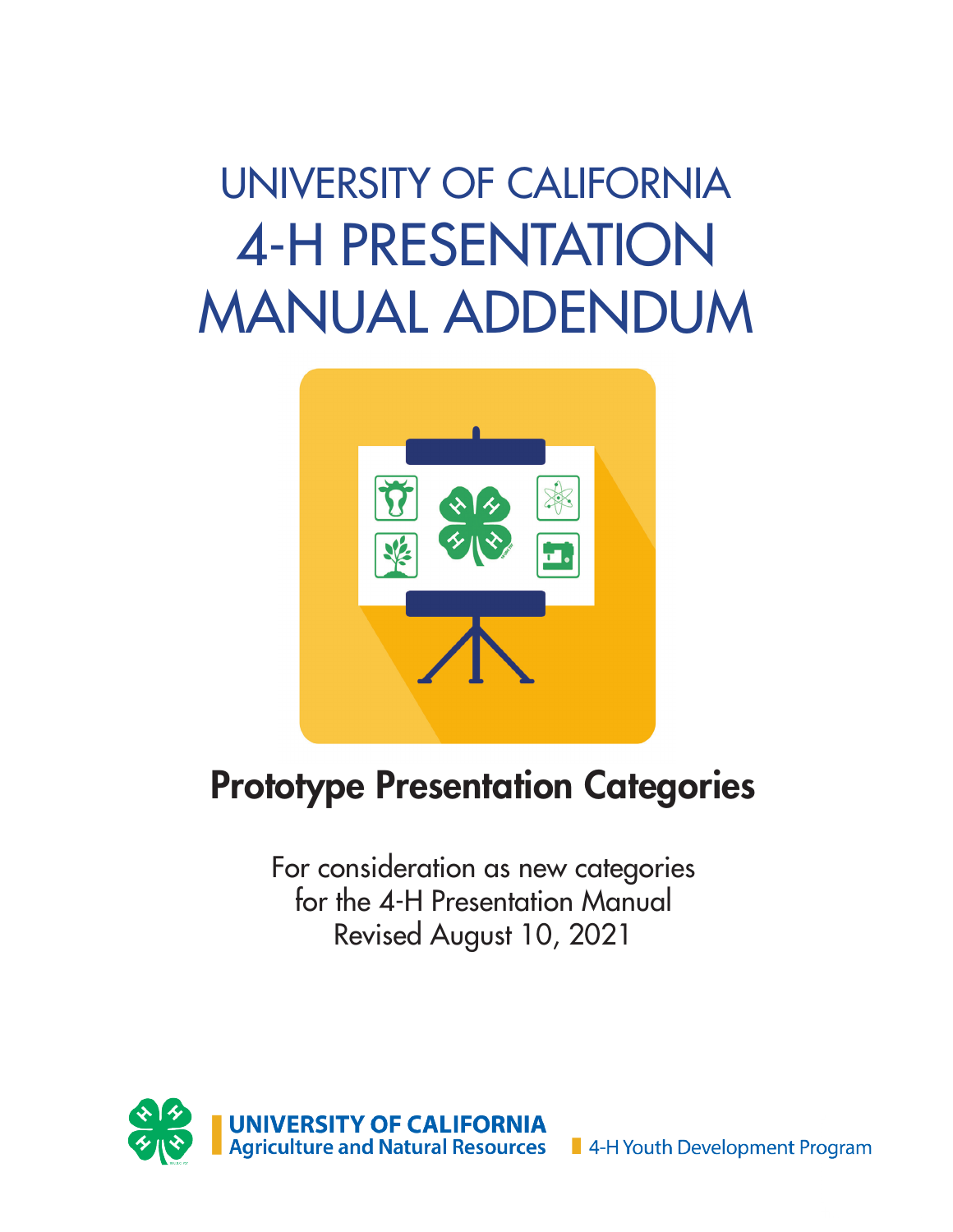# Prototype Presentation Formats

# GUIDELINES FOR NEW PRESENTATION FORMATS

The new prototype presentation formats included here are under consideration for inclusion in a future edition of the UC 4-H Presentation Manual.

#### Development Process

A subcommtitee of the State 4-H Public Speaking and Communications Advisory Committee developed these two protoypes to support 4-H members using new digital media (video essay) and methods to present information (infographics).

Subcommittee: Susie Roeser, Kate Lyn Sutherland, Ciara Zito, Clairissa Mangal, and Sadie Camacho.

#### Youth Are Invited to Present at the State 4-H Presentation Day

The formats are being tested at the State 4-H Presentation Day and are open to any 4-H member (aged 9 to 18) without prequalification requirements. No prior blue or gold is required and members may present these while also presenting in one of the ten standard formats.

#### Feedback Requested

We invite feedback from 4-H youth and volunteers. We welcome feedback from youth who have tried these formats and those who have not. Please send your feedback to 4hsfd@ucanr.edu. We also welcome new ideas for presentation formats.

| Presentation<br>Type | <b>Posters</b><br>and Slides | Visual<br><b>Aids</b> | Length                                           | Number of<br><b>Presenters</b> | <b>Questions</b><br>Asked? | <b>Note</b><br>Cards | <b>References</b> |
|----------------------|------------------------------|-----------------------|--------------------------------------------------|--------------------------------|----------------------------|----------------------|-------------------|
| Infographic          | Minimum 1<br>(Infographic)   | No                    | 3-15 minutes<br>total $& 3-5$<br>minutes talking | 1 to 2                         | Yes                        | N <sub>o</sub>       | Yes               |
| <b>Video Essay</b>   | <b>None</b>                  | No                    | 3-15 minutes<br>total $& 3-5$<br>minutes talking | 1 to 2                         | Yes                        | No                   | Yes               |

|          |              | Infographic |              | <b>Video Essay</b> |              |                             |              |
|----------|--------------|-------------|--------------|--------------------|--------------|-----------------------------|--------------|
| 39       | <b>State</b> |             | <b>State</b> | 41                 | <b>State</b> |                             | <b>State</b> |
|          | Min          | Max         |              |                    | Min          | Max                         |              |
| Platinum | 39           | 39          | 100%         | Platinum           | 41           | $\mathcal{A}^{\mathcal{I}}$ | 100%         |
| Gold     | 35           | 38          | 90%          | Gold               | 37           | 40                          | 90%          |
| Blue     | 31           | 34          | 80%          | <b>Blue</b>        | 33           | 36                          | 80%          |
| Red      | 27           | 30          | 70%          | Red                | 29           | 32                          | 70%          |
| White    |              | 26          | 0%           | White              |              | 28                          | 0%           |

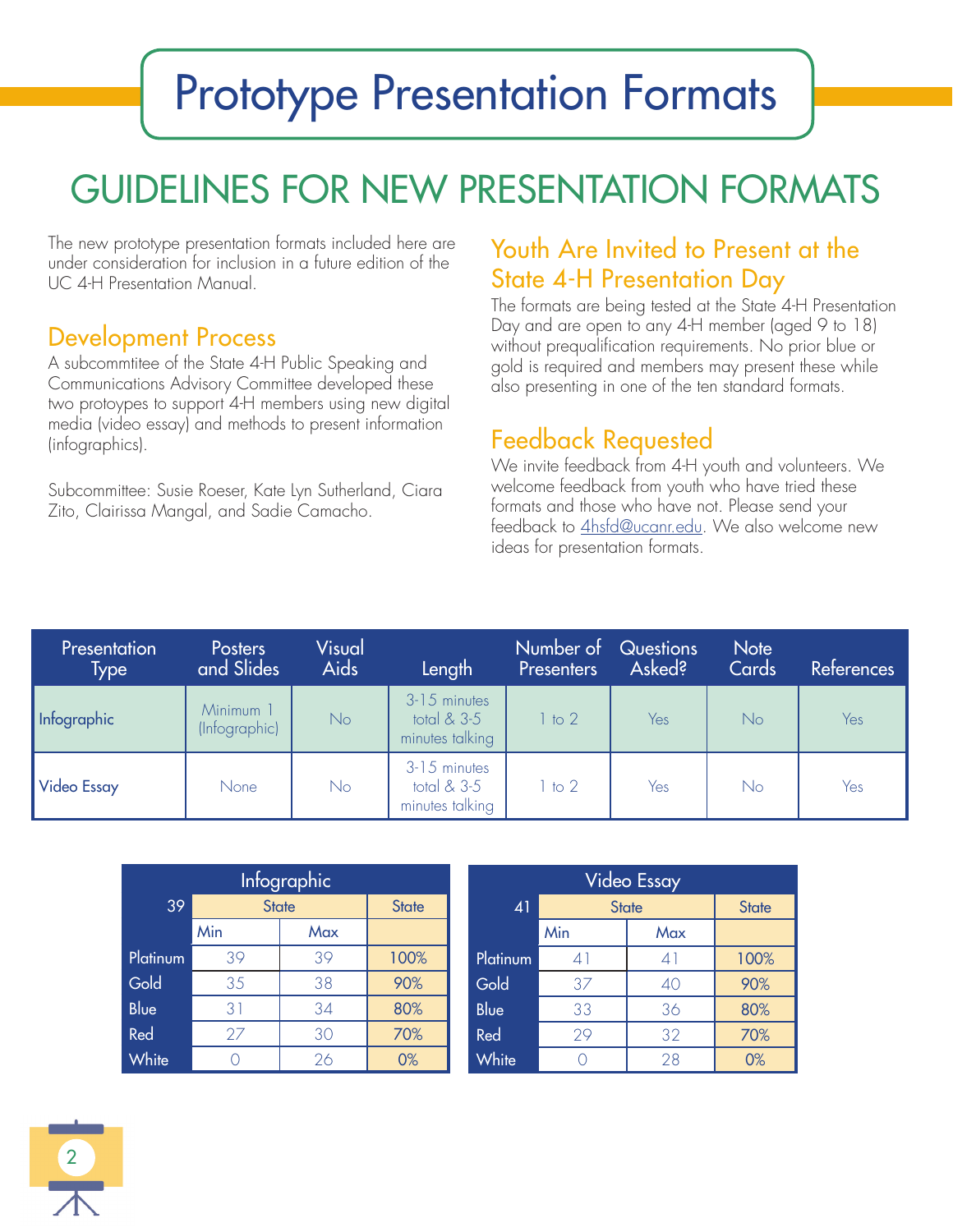### INFOGRAPHIC

An infographic is a visual representation of data and information. The term is short for Informational Graphic. In recent years, the term has come to mean a specific type of visual, often containing a collection of different images, charts and graphs centered on a single topic using minimal text. Infographics convey a specific message by using data presented in an eye-catching manner to educate and/or persuade an audience by communicating information quickly and clearly.

Posters or Digital Image: Your Infographic will be the "centerpiece" of your presentation. It can either be presented on a single standard size poster board or a single digital image that can be seen/projected on a computer screen without having to scroll up and down to see the entire image. See the section "Tips for Posters and Digital Visual Aids" on page 9 of the handbook for additional information on the mechanics of creating your poster or digital image.

**Topic:** The topic of your Infographic will be based on the 4-H State Ambassadors platform for the year you are presenting. The topic is announced annually in the fall on the state 4-H website at http://4h.ucanr.edu.

For example, the 2019-2020 team's platform was: "Provide training to strengthen leadership skills using social networking, communication skills and goal setting to help youth plan for their future." An Infographic might show how social networking can strengthen leadership, how goal setting affects one's future or what communication skills are most important when social networking, etc. It is the presenter's choice how they want to approach the platform topic and what data they will use in their Infographic to convey the topic/message to their audience.

Visual Aids: No visual aids (other than the Infographic itself) will be used by the presenter to assist with the delivery of this presentation. No props are allowed.

**Length:** The presentation should be three to five minutes and then there will be questions and dialogue with the evaluators. Presenters are expected to introduce their Infographic with a prepared oral presentation including:

- introduction.
- an overview of the content on their Infographic.
- intended audience for the display.
- ideas that the presenter hopes the viewer will learn from the display.
- where the display may be used.
- the process used to select and display the data shown; the presenter should provide a brief review of the information on the board but not read the display.
- cite sources of material used.

Number of Presenters: An individual presentation is delivered by one presenter. A team presentation is delivered by two presenters. Team members should divide work and speaking parts. An uneven distribution of work or speaking parts will impact the scoring of the presentation.

**Questions:** Only evaluators may ask questions. Time for questions may be limited. Evaluators are expected to have an educational discussion that includes questions with the presenter about their Infographic.

Note Cards: Presenters may not use notes. Posters and/or visual aids should provide any necessary prompting.

Attire: Wear attire that is neat, clean, acceptable in repair and appearance. Attire does not display profanity, products or slogans that promote tobacco, alcohol, drugs, or sex. Costumes may be worn.

**Speaker Introduces the Infographic** (3-5 minutes)

**Evaluators Review Infographic** 

**Speaker Responds to Questions**